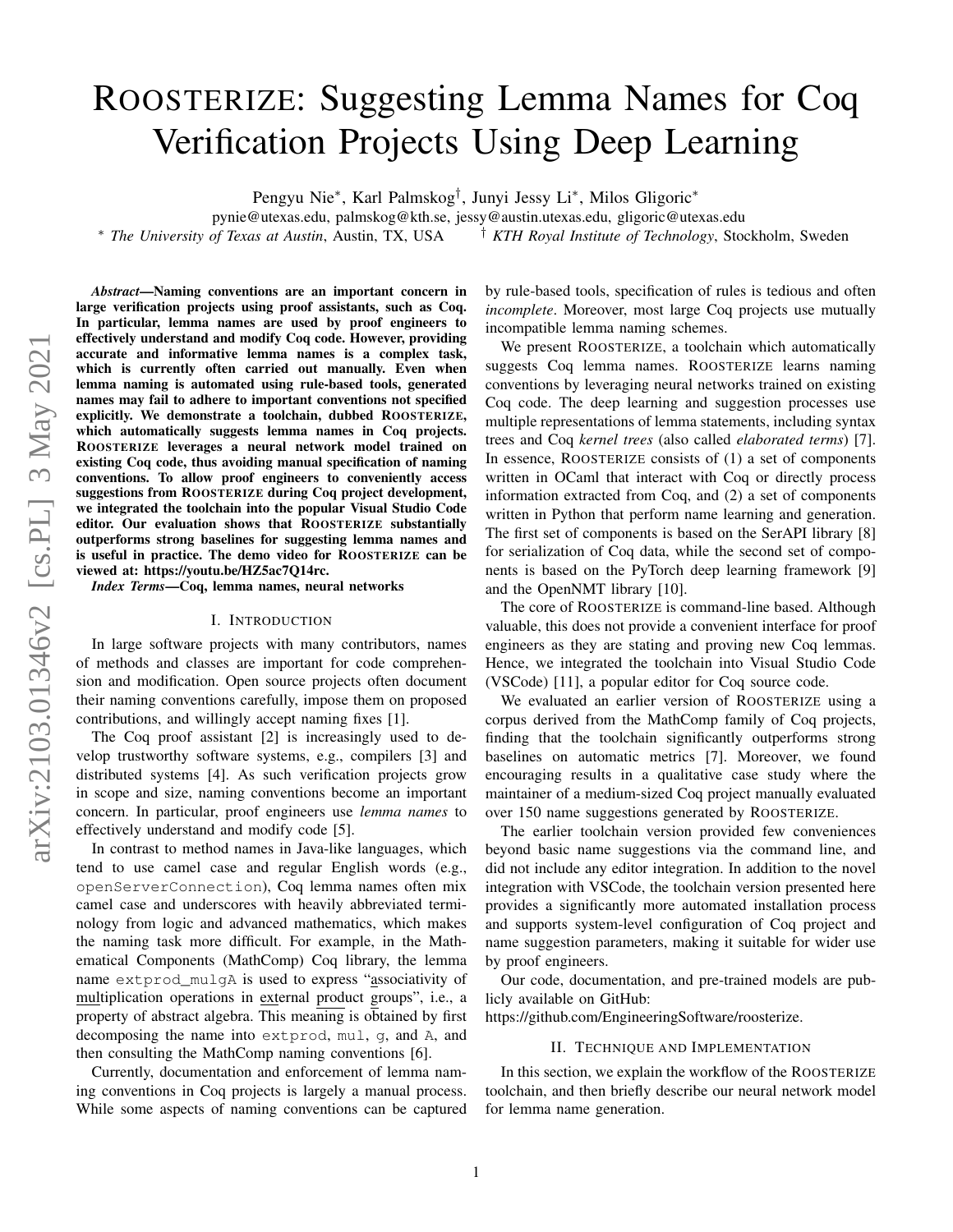<span id="page-1-0"></span>

Fig. 1: Low-level workflow of ROOSTERIZE.

<span id="page-1-2"></span>

Fig. 2: Neural architecture of lemma name generation model in ROOSTERIZE, exemplified for the name mg\_eq\_nerode.

#### *A. Toolchain Workflow*

Fig. [1](#page-1-0) illustrates the low-level workflow of the ROOS-TERIZE toolchain. (1) We use the SerAPI library [\[8\]](#page-3-7) for extracting data from Coq files, using three programs: sertok for extracting tokens, sercomp for extracting the syntax trees, and sername for extracting kernel trees. Syntax trees are Coq's internal representations of source code elements, including lemmas, during the parsing phase. Kernel trees are Coq's internal representations of statements and functions during proof checking, and contain rich information relevant for lemma naming. (2) DataMiner orchestrates these programs to obtain all lemmas in the given Coq files and their names, lemma statements, and syntax and kernel trees. (3) SubTok sub-tokenizes the inputs for the neural network model. (4) MISeq2Seq is the multi-input neural network model for lemma name generation (Section [II-B\)](#page-1-1). The model is implemented in the popular deep learning framework PyTorch [\[9\]](#page-3-8), and is based on the OpenNMT library [\[10\]](#page-3-9).

Users interact with ROOSTERIZE by using its commandline interface or the VSCode extension. We use the Language Server Protocol (LSP) [\[12\]](#page-3-11) to connect the server (the core of ROOSTERIZE including data extraction scripts and the lemma name generation model) with the client (the VSCode extension). This simplifies future integration with other editors that also support LSP, e.g., Emacs.

# <span id="page-1-1"></span>*B. Neural Network Model for Generating Lemma Names*

We consider lemma name generation with an *encoderdecoder* mindset, and use sequence-to-sequence (SEQ2SEQ) neural architectures specifically designed for transduction tasks [\[13\]](#page-3-12). Fig. [2](#page-1-2) illustrates the architecture of our model [\[7\]](#page-3-6). The encoders are Recurrent Neural Networks (RNNs) that learn a deep semantic representation of a given lemma statement from its tokens, syntax tree, and kernel tree. The model can be configured to use any combination of the three encoders. The decoder is another RNN that generates the descriptive lemma name based on the input deep semantic representation. We equipped the decoder RNN with attention mechanism [\[14\]](#page-3-13) and copy mechanism [\[15\]](#page-3-14) to improve the generation accuracy.

All the inputs and the output are sequences of sub-tokens; the sub-tokens of inputs are obtained using a sub-tokenizer, and the sub-tokens of the output are concatenated to form the generated lemma name. We implemented the sub-tokenizer based on the conventions outlined by MathComp developers [\[6\]](#page-3-5) (e.g., the lemma name extprod mulgA should be subtokenized to extprod,  $\Box$ , mul, g, and A). Because syntax and kernel trees can be large, we implemented *chopping* heuristics to remove the parts irrelevant for generating lemma names before feeding them to the encoders. Our heuristics essentially: (1) replace the fully qualified name sub-trees with only the last component of the name; (2) remove the line number information from sub-trees; (3) extract the singletons, i.e., nonleaf nodes that have only one child.

## III. TOOL INSTALLATION

ROOSTERIZE currently supports macOS and Linux-based operating systems. The first installation step is to download the ROOSTERIZE repository:

```
$ git clone \
   https://github.com/EngineeringSoftware/roosterize
$ cd roosterize && git checkout v1.1.0+8.10.2
```
Required software and libraries. ROOSTERIZE depends on two sets of software and libraries: (1) OCaml, Coq, and SerAPI; (2) PyTorch and other Python libraries.

To install OCaml (4.07.1), Coq (8.10.2) and SerAPI (0.7.1), we recommend using the OCaml-based package-management system OPAM [\[16\]](#page-3-15) version 2.0.7 or later:

```
$ opam switch create roosterize 4.07.1
$ opam switch roosterize && eval $(opam env)
$ opam update
 opam pin add coq 8.10.2
$ opam pin add coq-serapi 8.10.0+0.7.1
```
To install PyTorch and other Python libraries, we recommend using the package-management system Conda [\[17\]](#page-3-16). The installation script may be different depending on the operating system and whether to use GPU or not. For example, on Linux, to use CPU only:

```
$ conda env create --name roosterize \
                   --file conda-envs/cpu.yml
$ conda activate roosterize
```
After installing these required software and libraries, users can use ROOSTERIZE via its command-line interface.

VSCode extension. The ROOSTERIZE VSCode extension can be installed easily from VSCode marketplace: launch "VS Code Quick Open" (Ctrl+P), paste the following command:

ext install EngineeringSoftware.roosterize-vscode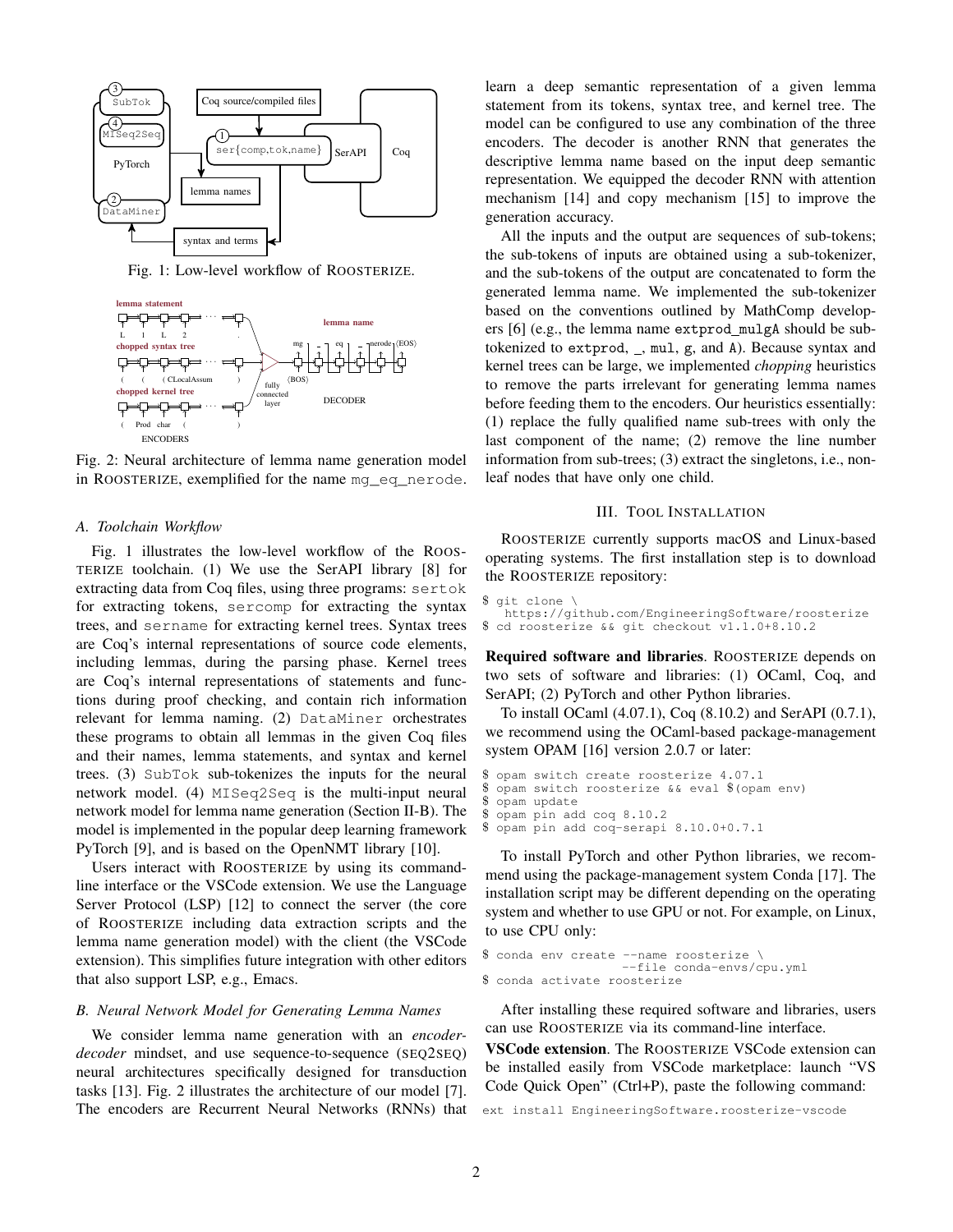```
(roosterize) pynie@pynie-ThinkPad-T470:~/roosterize-demo/fcsl-pcm$ <mark>=/projects/ro</mark><br>suggest_naming --file=SPMD/finmap/finmap.v<br>== Analyzed 110 lemma names, 8 (7.3%) conform to the learned naming conventions.
                                                     iie-ThinkPad-T470:-/roosterize-demo/fcsl-pcm$ <mark>~/projects/roosterize/bin/roosterize</mark> \
\equiv Analyzed 130 leven amen's, s' (...,30) contorn to the teamed<br>
\equiv Analyzed 130 leven amen's, s' (...30) contorn to the second the second the second the second state (i.e. it is the second that the second the sec
```
<span id="page-2-1"></span>Fig. 3: Screenshot of using ROOSTERIZE from command line.



Fig. 4: Screenshot of using ROOSTERIZE from VSCode.

Then, users should configure the path to ROOSTERIZE executable file (./bin/roosterize) using the following steps: open "Settings" (Ctrl+,), search for the entry "ROOSTERIZE: Bin Path", and fill in the path to ROOSTERIZE executable file.

#### IV. TOOL USAGE

In this section, we describe the way our tool can be invoked from command line and from VSCode.

#### *A. Command Line*

After installation, users can launch ROOSTERIZE via the executable file ./bin/roosterize (in short, roosterize). We focus on the main usage of ROOSTERIZE—suggesting lemma names for Coq projects. For other usages, e.g., training models, users can refer to the help included in ROOSTERIZE:

\$ roosterize --help

Users should first obtain a model, e.g., by downloading a pre-trained model. The following command downloads the model we pre-trained on our MathComp corpus [\[7\]](#page-3-6):

#### \$ roosterize download\_global\_model

Applying ROOSTERIZE to a Coq project requires (1) a CoqProject file in the project root directory in the format used by the coq makefile tool [\[18\]](#page-3-17), and (2) that the project source code has been compiled. If a user specified the compilation command in the .roosterizerc configuration file at the root directory of the project, ROOSTERIZE will automatically

compile the project before suggesting lemma names. ROOST-ERIZE can suggest lemma names for one Coq file at a time. For example, running the following commands downloads the Coq project FCSL PCM at Git revision eef4503, prepares a .roosterizerc configuration file, and suggests lemma names for the finmap.v file in the project:

```
$ git clone $https://github.com/imdea-software/fcsl-pcm
$ git checkout eef4503
$ echo "compile_cmd: make -j8" > ./.roosterizerc<br>$ roosterize suggest naming
 roosterize suggest_naming \
               --file=$PWD/finmap/finmap.v
```
In the last command, ROOSTERIZE uses SerAPI to parse finmap.v and extracts all lemmas, then uses the lemma names suggestion model to generate top k (default  $k = 5$ ) likely lemma names for each lemma, and then compares the generated lemma names with the original lemma names, and finally prints a report to suggest potential lemma names changes. Fig. [3](#page-2-0) shows the top part of the report generated for finmap.v (full report available at: [https://tinyurl.com/yy6l8fbq\)](https://tinyurl.com/yy6l8fbq).

# *B. VSCode*

Users should first open the Coq files they want to analyze. The steps to obtain the lemma names suggestions for them are: (1) open "Command Palettes" (Ctrl+Shift+P), and (2) choose "Roosterize: Suggest Naming (for all .v files)". After ROOS-TERIZE produces the suggestions, the lemma names that do not conform to the conventions are underlined, and users can hover the mouse pointer over that underlined name to view ROOSTERIZE's suggestion in a tooltip. Users can also view all suggestions in the "Problems" tab. Fig. [4](#page-2-1) shows a screenshot of this step.

## V. EVALUATION

## *A. Quantitative*

Coq projects under study. We selected four large Coq projects from the MathComp family: math-comp, finmap, fourcolor, and odd-order. The projects have a total of 164k lines of code, 187 files, and 11,266 lemmas. More information of these projects can be found in our corpus [\[19\]](#page-3-18) ("Tier 1" part). Following standard deep learning practice, we randomly split the projects' files into training, validation, and testing sets which contain 80%, 10%, 10% of the files, which is 8,861, 1,085, 1,320 lemmas, respectively; the lemmas from a same file are assigned to only one of the sets.

Results. We trained various configurations of our model. In this paper, we focus on five configurations that use different inputs: Stmt+ChopKnlTree+ChopSynTree, Stmt+ChopKnlTree, Stmt+ChopSynTree, ChopKnlTree+ChopSynTree, and only Stmt (where Stmt  $=$  lemma statement, ChopSynTree  $=$ chopped syntax tree,  $ChopKn$ Tree = chopped kernel tree). We also compare our model with a retrieval-based baseline.

We evaluate each model by applying it on the testing set and measure the average similarity between the generated names and the expected names (as written by developers), using four automatic metrics: BLEU [\[20\]](#page-3-19), fragment accuracy [\[7\]](#page-3-6), top-1 accuracy, and top-5 accuracy.